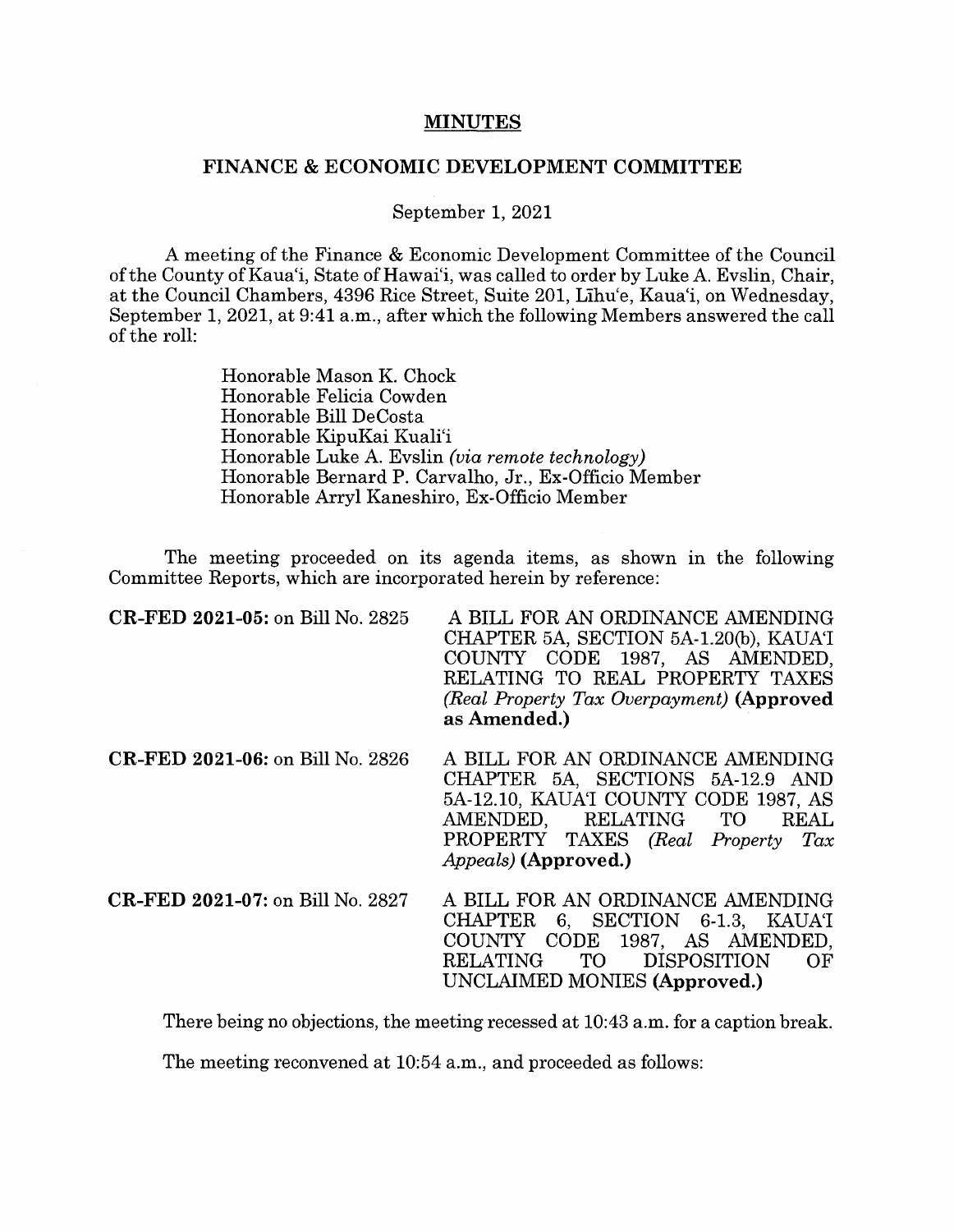## Bill No. 2828 A BILL FOR AN ORDINANCE AMENDING CHAPTER 5A, KAUAT COUNTY CODE 1987. AS AMENDED. ESTABLISHING A CODE 1987, AS AMENDED, ESTABLISHING A COMMERCIAL VEHICULAR RENTAL REAL PROPERTY TAX CLASS **(This item was Deferred.)**

Pursuant to Governor David Y. Ige's COVID-19 Response Emergency Proclamation dated August 5, 2021, public testimony was taken at the beginning of the day and as follows:

TIFFANY YAJIMA *(via remote technology):* Good morning, Chair, Vice Chair, and Councilmembers. I am Tiffany Yajima testifying on behalf of Enterprise Holdings, which includes the Enterprise, Alamo, and National car brands. Enterprise does, respectfully, strongly oppose this measure. We are concerned that this Bill exceeds the County's taxing authority, by taxing personal property and motor vehicles under the guise of tax on real property. The State already determines the taxes that counties are permitted to levy on motor vehicles and this Bill would effectively seek to impose an additional tax on cars in violation of State law. From a Constitutional perspective, we also believe this Bill raises questions related to the equal protection clause, because of the distinctions drawn by the Bill are arbitrary and capricious. For example, the threshold of more than ten (10) cars is arbitrary and not narrowly tailored to the goals of the Bill. There is no rational basis distinguishing between rental car companies with bricks and mortar locations, as compared to peer-to-peer rental car companies, or other companies with fleets of cars fewer than ten and without a physical location. In addition, there is no rational basis for distinguishing rental car operations with other entities, such as, moving companies, or other businesses that operate vehicular fleets that continue to use County infrastructure and roads throughout the day, but are not subject to the Bill. As an example, TMC, food delivery services, retailers, mail carriers, and other businesses. We are also concerned about how this Bill will be implemented and how the County intends to delineate the properties subject to the Bill, how they will collect tax information from all the rental car operations subject to the Bill. As a matter of parity, we would ask that the definition of "Commercial Vehicular Rental" conform with the State definition under 437-D to be defined as a motor vehicle, which is rented or leased for a period of six (6) months or less. We believe this would create parity between all vehicular rental businesses and address some of the equal protection concerns that we have raised. Thank you for allowing us time to share our thoughts and we would be happy to answer any questions you might have.

Council Chair Kaneshiro: Thank you, Tiffany. Are there any clarifying questions from the Councilmembers? If not, thank you Tiffany. We will take our next testifier, Lori Lum with Avis Budget Group.

LORI LUM *(via remote technology)*: Good morning, Chair, Vice Chair, and Councilmembers. I am representing Avis Budget Group and appreciate your time this morning. My prepared comments are actually very similar to Tiffany's, so I am just going to summarize and give some highlights and perhaps some added comments. We also are in strong opposition to Bill No. 2828 and question the justification for creating a separate real property tax class just for rental cars. As Tiffany said, we believe it is unfair to disproportionately single out the rental car business and it is an equal protection issue, because there is no rational basis for distinguishing between rental car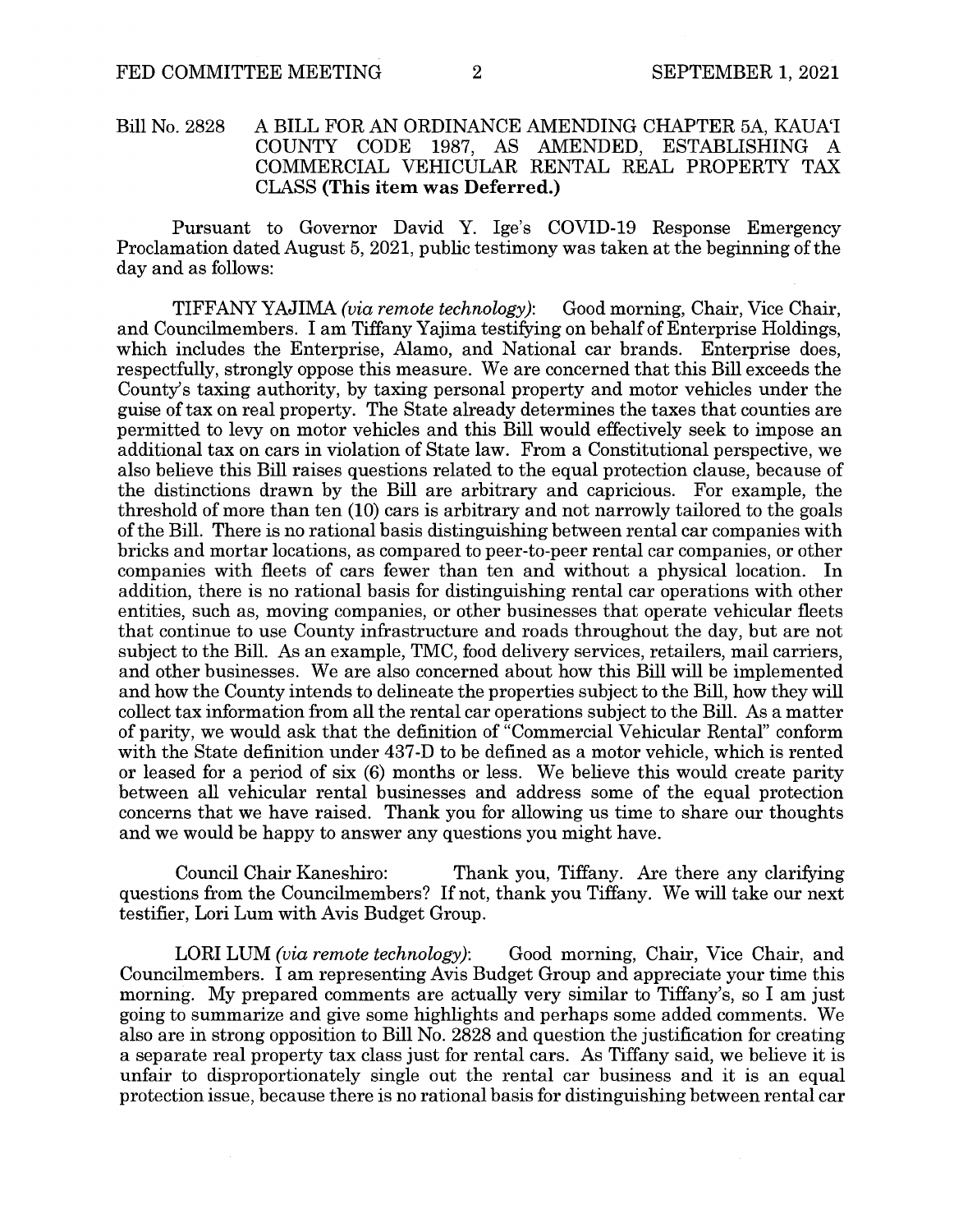companies and these other types of businesses that facilitate vehicular usage on the island. We also agree that while couched as a new real property tax class, it looks like it is an attempt to tax personal property in violation of State law since the Bill, as applied, would in fact impose an additional tax on the possession and use of motor vehicles. It is unclear on how this Bill will be implemented and enforced, how will the County equitably monitor and collect information to implement this new tax, and how will the County determine an equitable tax rate. The rental car industry does contribute its fair share in taxes to help address infrastructure needs. In fact, this year the legislature passed HB 485 CD 1, which is now Act 237, which increased the rental motor vehicle surcharge tax from five dollars (\$5) to eight dollars (\$8) over the next six (6) years to further enhance road and infrastructure improvements. Bill No. 2828 will create an undue burden, not only on visitors, but on Hawai'i residents that need to rent cars. In 2019, eighteen percent (18%) of Avis Budget's Kaua'i rentals were from customers with a Hawai'i driver's license. For these reasons, we ask that you hold this measure. Thank you, again, for the opportunity to testify.

Council Chair Kaneshiro: Thank you, Lori. Are there any clarifying questions from the Members? If not, the public testimony time is completed.

There being no further public testimony, the meeting proceeded as follows:

Councilmember Chock moved to approve Bill No. 2828, seconded by Councilmember Kuali'i.

Committee Chair Evslin: We did receive written testimony on this and had some registered speakers earlier this morning. I believe the Administration was looking to possibly defer this item, can you please explain what is going on with this Bill?

There being no objections, the rules were suspended.

REIKO MATSUYAMA, Director of Finance *(via remote technology)*: Good morning. Reiko Matsuyama, Director of Finance. We are looking at this Bill and we are trying to do the right thing by everyone. We have seen and heard the testimony in opposition. We still believe in the policy that this Bill will set and we believe that these rental car operations need to be separated from the industrial class, but we want to make sure that we capture the intent, while trying to legally do the right thing, as it relates to the definition of Commercialized Vehicular Rental uses. We request a deferral for a couple of weeks, so we can analyze some things.

Committee Chair Evslin: Members, before we move to defer, do you have any questions for the Administration? Councilmember DeCosta.

Councilmember DeCosta: Twice in the testimony this morning, they mentioned a "legal thing." **Did** we check with the County Attorney on how legal it is to separate the class and tax the rental car companies?

MICHAEL A. DAHILIG, Managing Director *(via remote technology):*  Councilmember DeCosta, this is Mike Dahilig, Managing Director, for the record. In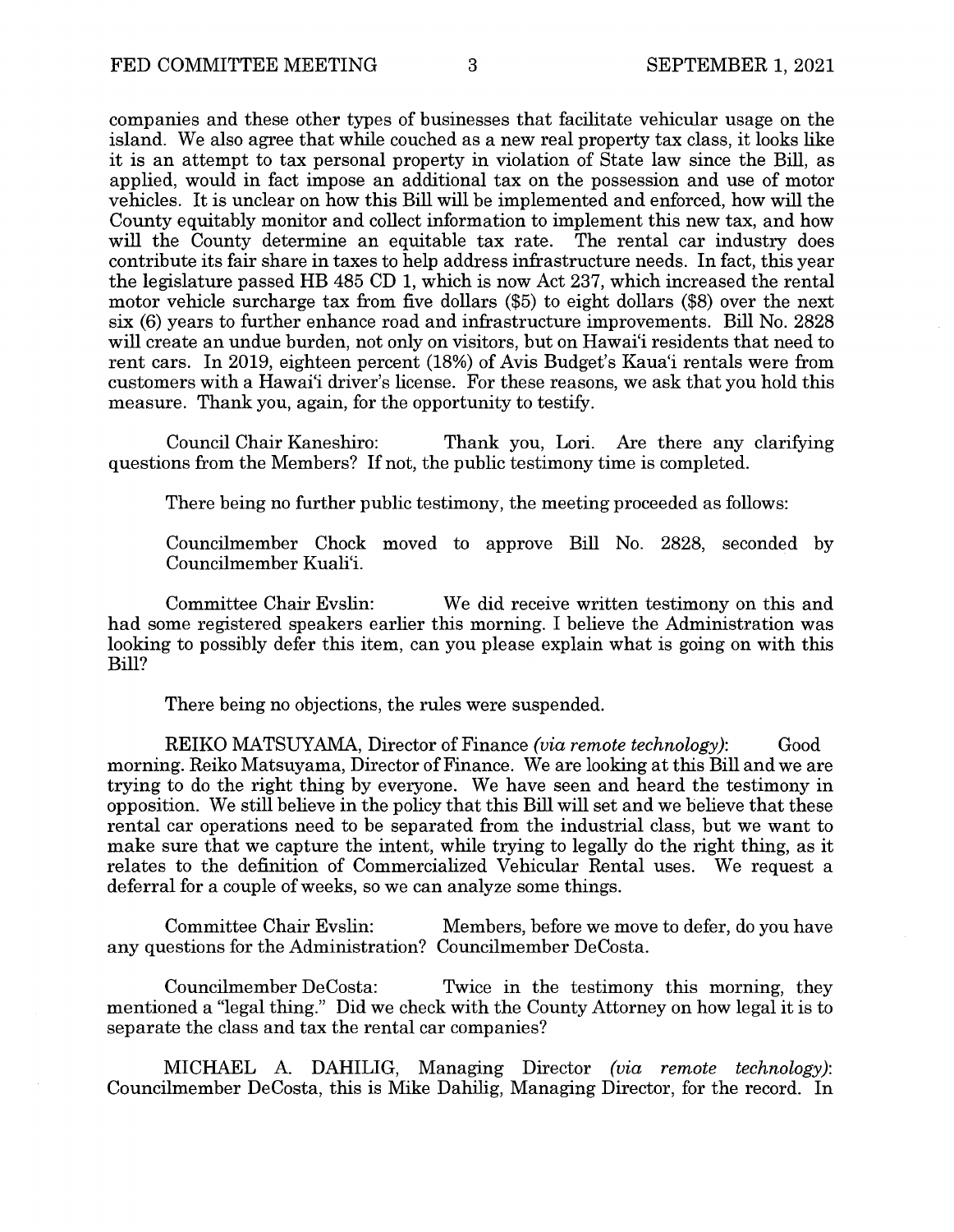crafting the Bill with the Department of Finance, we did consult with our attorneys, as well as consulted internally on specifically the item that you raised; that the rental car companies are bringing up with respect to violations of equal protection clause under the Fourteenth Amendment or any types of violations under Article 8, Section 3, of the Hawai'i Constitution, relating to the power to tax. Obviously, we do not believe that any of the rental car companies fall into a protected class. Under the Constitution, we do not believe that they are eligible to sue on a civil rights or equal protection basis, based on them falling into a protected class. For example, this is not racial based on them falling into a protected class. discrimination, this is not age discrimination, this is not discrimination based on geography, so we did look over those items before presenting the Bill to Council. I will say that, if the Bill is reviewed from a class of one type of equal protection argument where the government is engaging in disparate treatment, we did look at the distinction between rideshare versus a commercial rental car operations and we believe that there are enough factual distinctions between peer-to-peer car rental companies and commercial operations to say that both are distinguishable and therefore, definable for different potential tax treatment under the law. When we look at the utility of parking and commercial usage en masse versus sharing of a personal vehicle in a residential area, those are two (2) things that we believe, at least amounts to a rational basis why taxation could be considered separate between those two (2) items. We have looked at whether or not this would be viewed as arbitrary and capricious. We believe that there is enough defensibility within the Bill to overcome challenges to any type of State or Federal constitutionality and that we maintain the belief that the Council's ability to pass legislation to set tax rates is a supreme power that is not narrowed by either constitutional definition or something that would relate to some type of discriminatory attempt. When we look at the section under the State Constitution that reserves real property taxation strictly for the counties, there is nothing that shapes that power to define it as being narrow, so the ability for the County to look at taxation as a tool to shape the general welfare of the community should be recognized as a supreme authority by the Council to employ.

Councilmember DeCosta: Thank you, Mike for being so thorough.

Committee Chair Evslin: Sorry, Councilmember DeCosta, you were on mute. Do you have any further questions?

Council Chair Kaneshiro: No. He said, "That was thorough."

Committee Chair Evslin: Councilmember Cowden.

Councilmember Cowden: I just wanted to circulate, for the interest for everyone, the amount of dollars paid right now by the rental car companies, just to evaluate how much that is. As soon as it gets in front of me, I will give the total number. It looks like in a year, the taxes are under two hundred thousand dollars (\$200,000). I do not see a total here, but it is about two hundred thousand dollars (\$200,000) per year. I am just gazing at it quickly. I will add it in a minute. For two hundred thousand dollars (\$200,000) worth per year, if we even say triple these people's taxes, we would gain four hundred thousand dollars (\$400,000). We just passed three (3) ordinances trying to save the Department of Finance from unnecessary burden. It seems like this is working in the opposite direction. This creates a lot of burden. I doubt that we would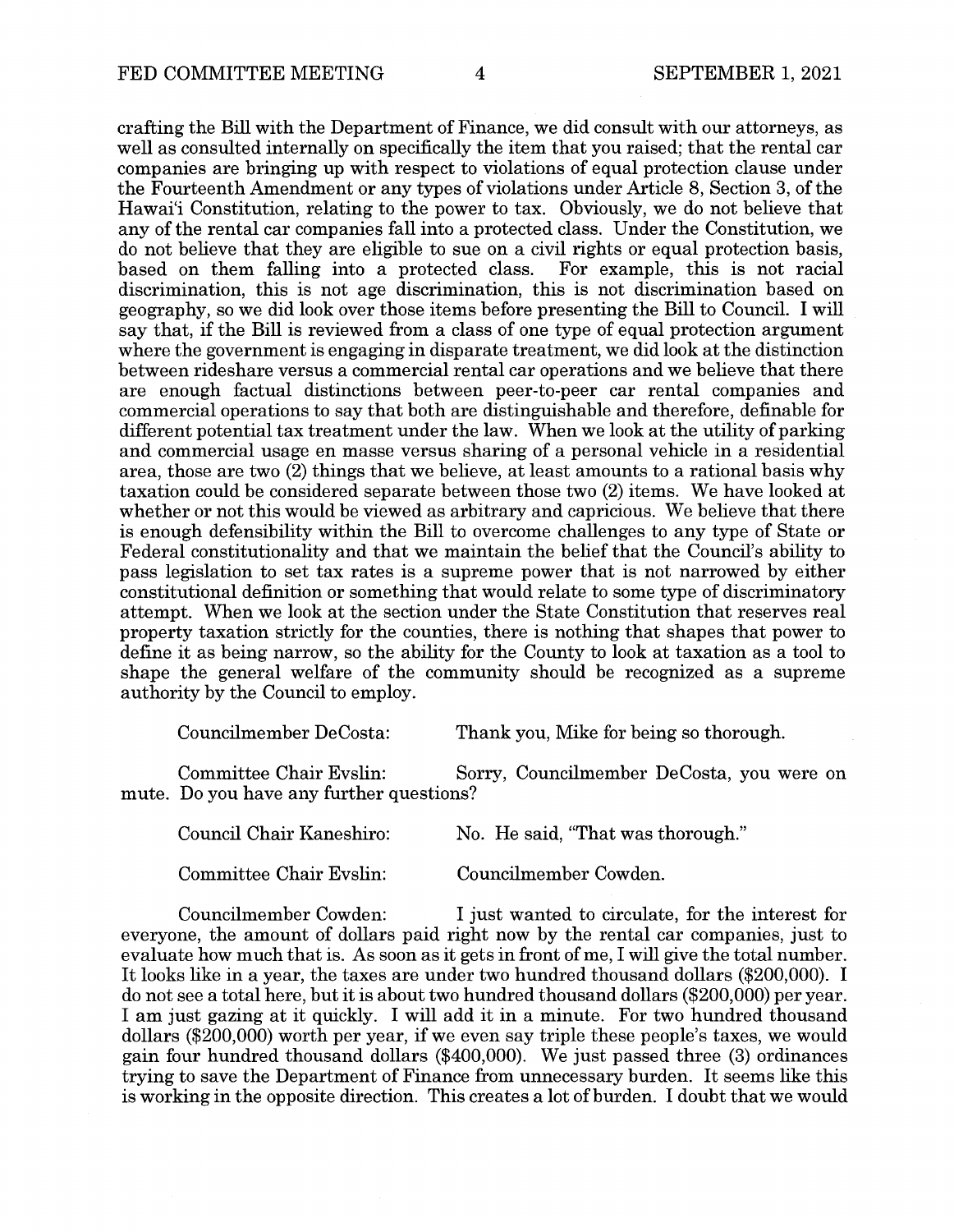actually triple it. I am wondering, if we make enough money, because we think this would be enough money to offset the impacts of these rental cars and the traffic, or is it a little bit more of a way to discourage renting cars. It seems like it might be to discourage. What is our goal? It seems like a lot of work for very little money.

Mr. Dahilig: That is a good question, Councilmember Cowden. In response, we do want to emphasize that per our discussion at first reading, we are not at this juncture proposing any approach towards determining a tax rate for a potential class, as proposed in this measure. What we are simply saying is that based off of the way we see the current class system and structure set up, and the type of activity that is derived from these types of usages on the property, that the usages are unique and different from the different classes that already exist under the code. How or what would be a determination on return on investment for the work as compared to whether or not the taxation powers are being used to shape a usage to potentially be a discouraging mechanism, we are not making any determinations as to what we would recommend the policy to be before the Council. Rather, saying that those are discussions that have to be enabled as a consequence of this legislation. If this Bill does not pass, then ultimately things remain status quo. If ever given that we can derive a difference in use based off of the way that it is currently characterized as an industrial use, we do not believe that the type of usage on this property matches what generally is similar to industrial uses. In going through the evaluation of our other uses within the register or the table of classes as set by ordinance, we do not believe that this type of use comports or is largely similar with other uses that are currently established by the Council. That is why we are trying to enable a process and evaluation and that the return investment or cost benefit ratio items that you are describing, would largely be woven into a determination on what the rate would be set at, rather than the class existing.

Councilmember Cowden: When we have places like Sunbelt or places with big equipment rentals—I am not suggesting we punish these big equipment rentals, but there are U-Hauls from Home Depot that you can rent trucks—these are more work trucks that work every day, but they are a vehicle rental. Help me understand how that is different.

Mr. Dahilig: Councilmember that is a great question. What we did in Subsection (e), under Section 2 of the measure, the very last line of that paragraph was an attempt to carve out those situations that you have described and that we also share that same concern, because we do not want to be in a scenario where we are inhibiting the ability of the movement, for which we use the legal phrase "chattel," around the island. For example, we understand that Home Depot rents vehicles, U-Haul rents vehicles, Sunbelt rents vehicles and we generally see that similar usage of those vehicles as the movement of chattel or the movement of commodities or other types of tangible items. We believe that it is not appropriate to characterize those as the same class as what would be considered a commercial vehicular rental. We have carved out in that last line that it "...shall not include properties facilitating vehicular rental or services strictly for the transport or movement of chattel...", so that is our attempt to do so. If the Council believes that should be refined further, we are certainly open for discussion and normalizing the language on it, but we share the same intent as you allude to Councilmember.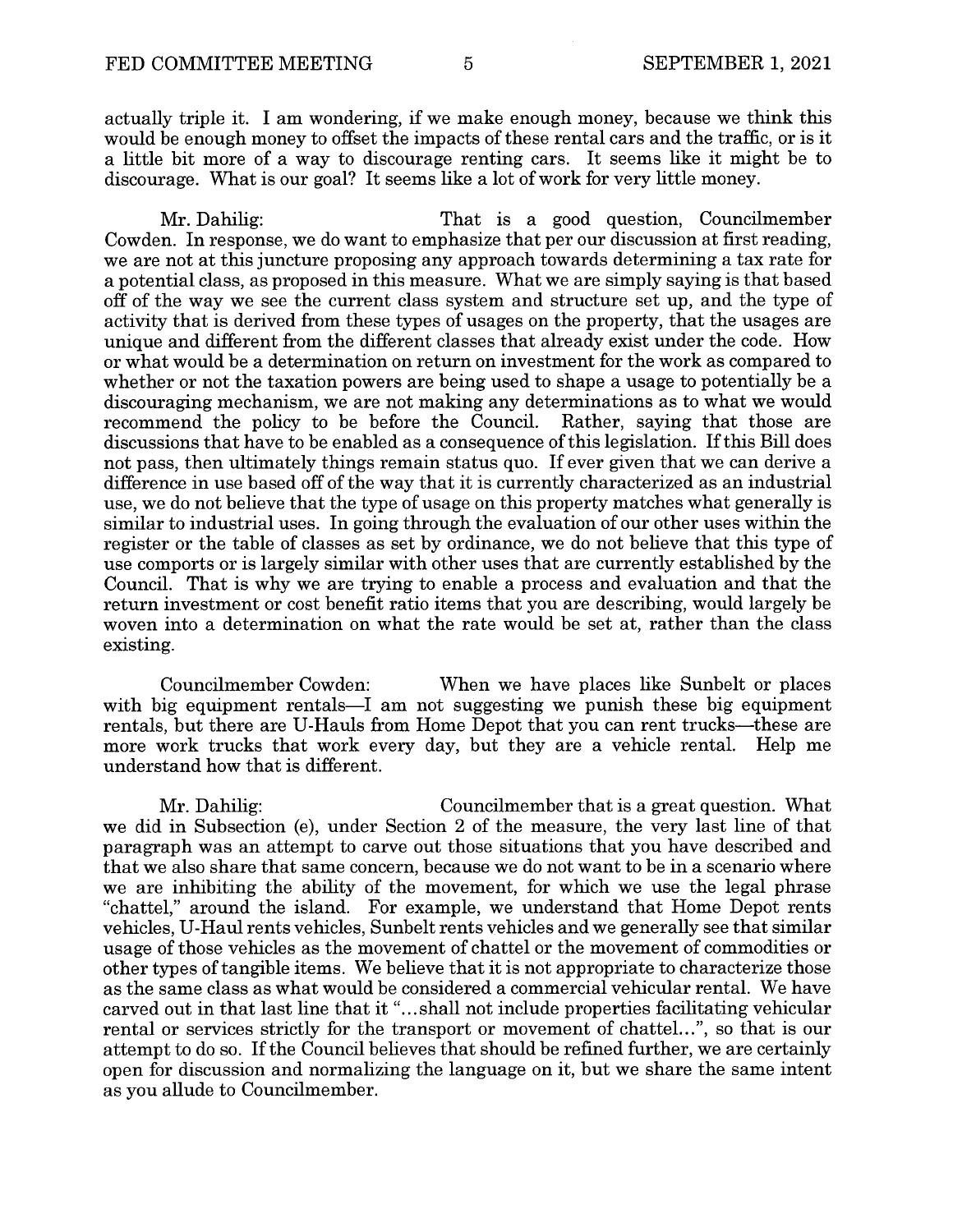Councilmember Cowden: Okay. I believe it was Avis who mentioned that twenty-eight percent (28%) is interisland travel or people with Hawai'i driver's license that are renting, so when I think about it, the cost to doing business is getting quite extraordinary.

Mr. Dahilig: In response to that, Councilmember, that figure actually reinforces the fact that the way the Bill is structured, it makes it defensible for equal protection claims under the Constitution that we are not discriminating based off of domicile in a situation like this.

Councilmember Cowden: Okay. Just for the record, one hundred sixty-two thousand, one hundred thirty-three dollars (\$162,133) are the taxes that were paid last year. I know this is just to change the tax classification rather than the amount, but why change it if we are not going to change the amount? I do not understand why it would not necessarily be commercial or whatever we would be putting it at. I am counting, one  $(1)$ , two  $(2)$ , three  $(3)$ , four  $(4)$ , five  $(5)$ , six  $(6)$ , seven  $(7)$ , eight (8), nine (9), ten (10), eleven (11), twelve (12) parcels that were reported by real property tax. For twelve (12) parcels, we are creating a new classification, so that seems like it does not line up with what we hear regularly about our arguably, truly, highly burdened real property tax organization. So even if we doubled it, that would get another one hundred sixty-two thousand dollars (\$162,000). It just does not seem like it makes much economic sense. I will leave it at that, but I worry ... okay, not quite leaving it. What I want to push for, is rental car companies having rows in parking lots at different hotels in Po'ipii. I would like to see satellites, so that we limit the amount of people who want to rent a car for their entire vacation, that they do it in smaller periods of time. How would this apply when it is just a portion of a resort's lot? Have you talked to the Hawai'i Lodging and Tourism Association on how they would or if that would discourage them from having satellite locations?

Mr. Dahilig: Councilmember that is a good question. If you take a look, currently at Subsection (f) of the measure, there is language that addresses that concern. Just to point you to that section of the Bill on the bottom of page 3, going on to page 4 of Bill No. 2828, we did talk internally about that being an issue and where we would look at the balance of a parcel being commingled with this type of use. Again, we share the same policy consideration that we would not want en masse for it to be an overall deterrent for a resort, or other types of commercial usages to then have something on property that would take the whole evaluation and turn it into something that would be at a different tax class rate. That is where we have provided language in a proposal to address that concern. Now, whether it comports with the policy consideration that you did raise, again, it is up for discussion and we feel that there is potential reasonable adjustments that can be made to tighten up or loosen that language, but it is an issue that we acknowledge and we certainly share that concern that we do not want to overly commingle the overall evaluation of a large parcel, as a consequence of having commercial vehicular rentals within the parcel.

Councilmember Cowden: At the Princeville Airport, I believe it was Avis, who had a bunch of cars there that were very evident. In peak season, a lot more cars are going to be put in these satellite locations, than in non-peak time. So when we are looking at what portion and whatnot, again, these are nuances that are going to fall on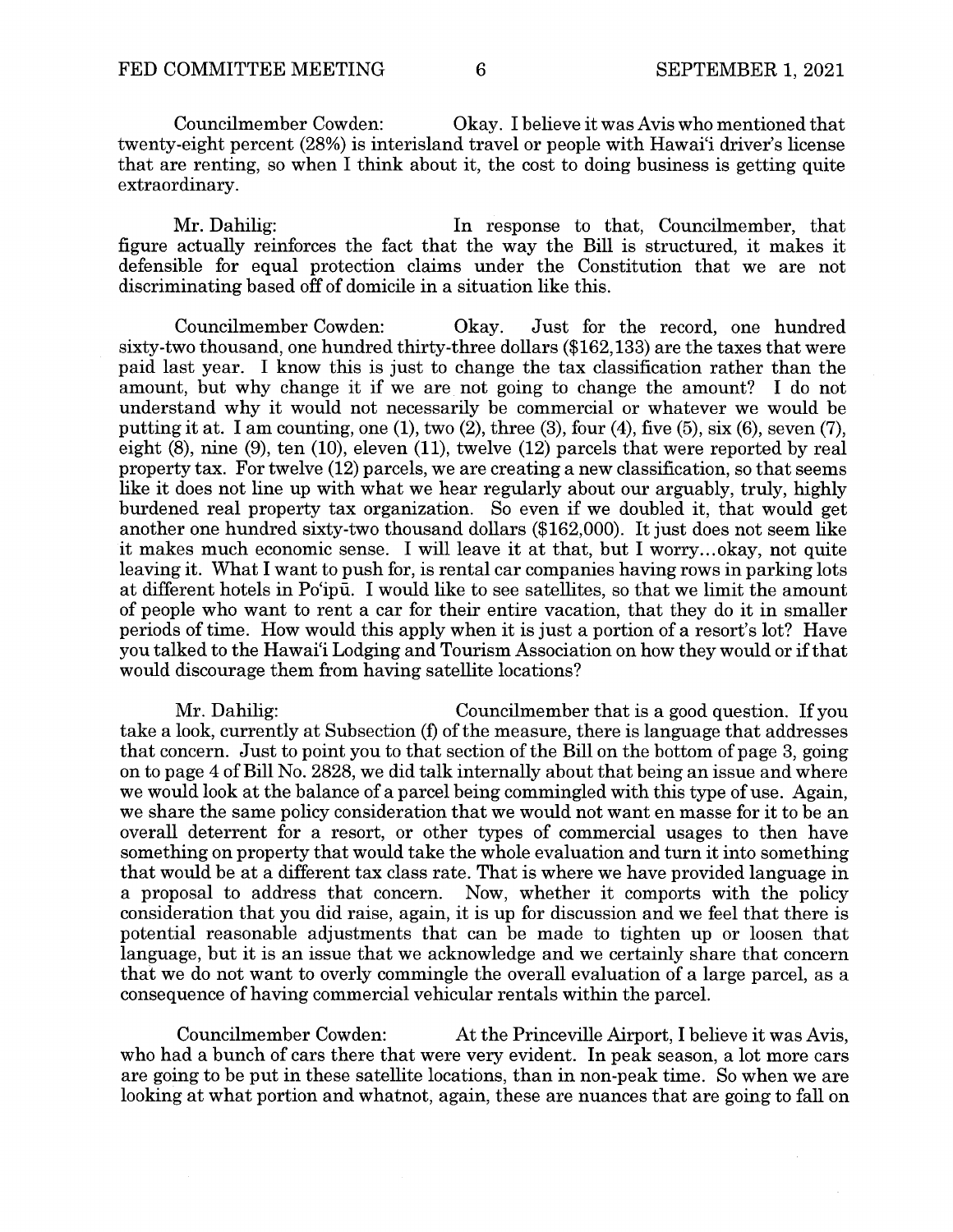the shoulders of Mike from Real Property Tax Assessment, so I probably said enough for this portion of this discussion, but it is not without nuance and when we are saying we do not want the extra effort of some of these other things, less than one hundred (100) checks... here we have these nuances of needing to drive out there and how do you look and how do you determine ... my worry is it will cause satellite locations to simply not be that and it will discourage plans that the industry might make to minimize their impact. I believe it is pretty clear that the residential population is overwhelmed with the traffic.

Mr. Dahilig: Not to digress in response, Councilmember Cowden, the synthesis for the ten-car discussion and I know there has been a lot of focus both in the public media, as well as through testimony about the equity of having that bright line as a mechanism to not just focus on peer-to-peer type of car rentals, but also acknowledging that in fact there are point in sale or point of transaction rental car company operations at places that are far away from the L'ihu'e Airport that are small in size. For example, when you go to places like the Marriott Kaua'i Lagoons or the Grand Hyatt Kaua'i Resort and Spa, you may be able to see that there are signs that say, "Reserved stalls for rental car operations," then there are generally less than ten in number. Obviously, we do not want the Bill to become a defacto battleground between peer-to-peer car companies and rental car companies-that is not the intent of the legislation, but we do recognize that these smaller boutique operations, point away from the L'ihu'e Airport, actually facilitate less trip load on our highway systems leading to a decrease in commute times and promotional welfare for our community. So this is something we do want to encourage. Whether this is the right approach, either by that subsection that I referred you to previously, or through the bright line mechanism in defining what is the difference between peer-to-peer or other car rental companies with ten or less cars. We believe that those are the types of refining proposals that we will be bringing to the Council as we work on it during this deferral period.

Committee Chair Evslin: Are there further questions, Members? I have an additional follow-up question from Councilmember Cowden. She alluded to it and basically all of our testimony clearly referenced it. The difference in why are these other rental places like U-Haul or even freight companies not subject to this additional tax when they have many cars on the road. I think it is clearly outlined here in the findings and purpose where it says, "Beyond the impact to road infrastructure..." If you could just elaborate some of the different impacts of the rental car industry on our island as compared to these other freight rentals, et cetera.

Mr. Dahilig: The Mr. of the U.S. is very clear, right now, even though we have close to, but not right at pre-COVID-19 tourism numbers, the reduction in the amount of rental cars on-island leads to less traffic. Whenever we have less traffic, that is time saved for our citizens, which leads to an analysis of balancing the general welfare of our public with the commercial need of having more cars on the road. We believe that is the part of the most singular item that we can point to as to why we view these smaller parcels as generating a usage that goes beyond the parcel boundaries and that it has a direct impact on the general welfare. How that is normalized via tax rate, we believe is a policy discussion that should be had, but is nonetheless something that could ultimately be viewed down the line with parity with other tax class rates. It should be something that as an equitable tax evaluation and discussion that the Council goes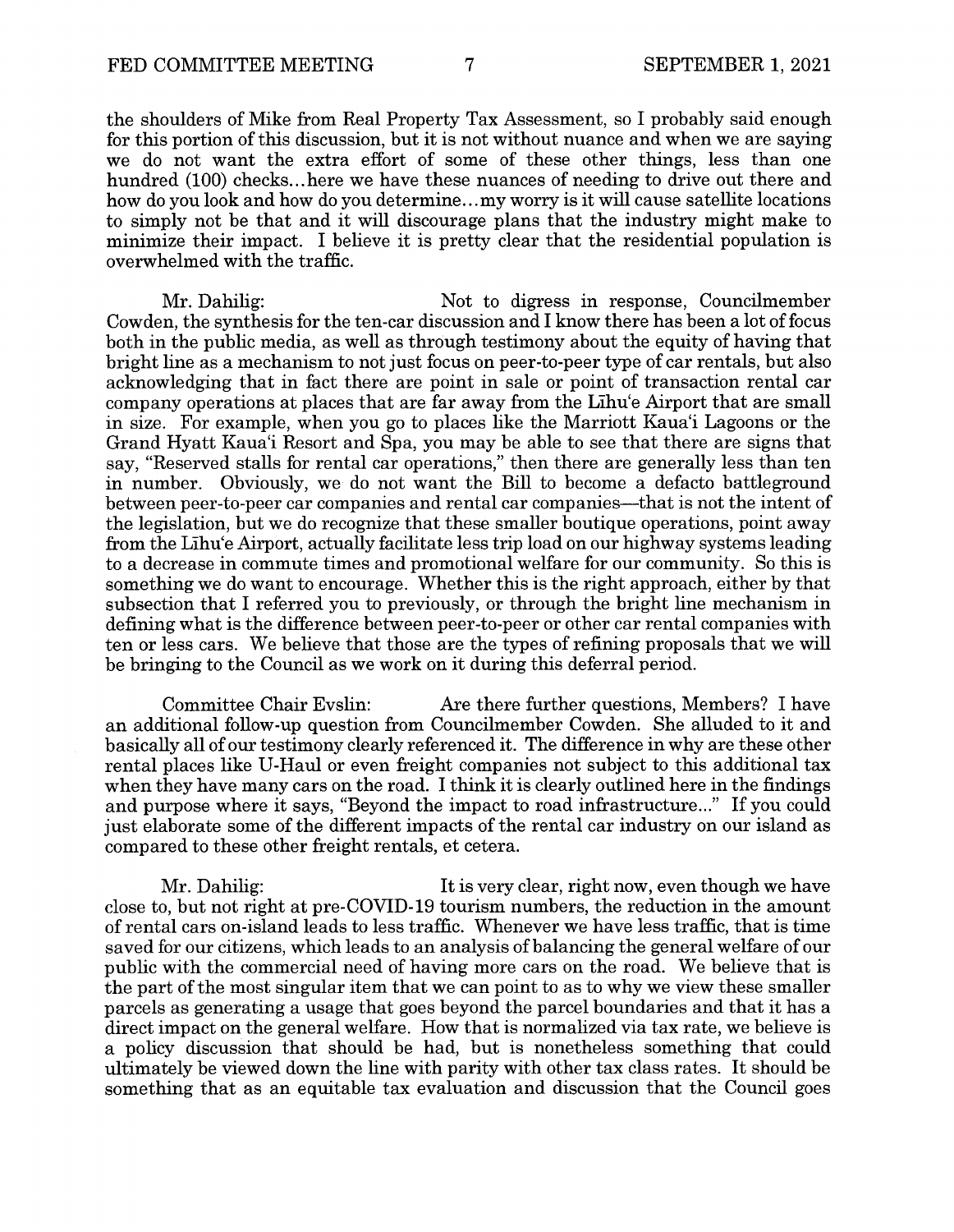through every year as part of our budgetary process. It should be front and center and front in line with discussion, because there is a general welfare element related to this beyond a typical industrial use. While we see things like moving vans, large trucks, or things that move chattel, while they may necessarily move on the same highways that we are concerned about addressing general welfare concerns of the public on, we would in turn also say that there is a distinguishable and distinct difference in the movement of chattel as being necessary in function of our economy. So while we have other options that are out there for the movement of people via public transportation, bicycle systems, or walking systems, the movement of chattel may not necessarily comport with those other systems that we provide as the ability of people to move around the island, so we tend to fixate on that. There is also a number of other considerations that we would talk about concerning the quality of our roads, the quality of our general welfare in our public park systems-these types of things as a consequence of intense rental car usage. There are safety concerns relating to misusage of high volumes of rental cars, so these are things that obviously are not meant to stoke this debate at the moment, but they should be viewed in the context of a debate over the tax class when these policy considerations come in as a means to fund the municipal government every year. That is why we are making this proposal, because we think that consideration is not fully encapsulated when you look at the industrial class when the rate is sent to the Council every year.

Committee Chair Evslin: Are there any further questions? Vice Chair Chock.

Councilmember Chock: I know there is a request for a deferral, so I will<br>ny question with anticipation of our next meeting. My major focus is pose my question with anticipation of our next meeting. understanding the implementation of the Bill. Again, I do not need a response now, but I think that will determine some of the parameters we are discussing as to what we are trying to achieve and how we will do so. I am looking forward to those questions to be answered by the next time we get together. Thank you.

Committee Chair Evslin: Councilmember Kuali'i.

Councilmember Kuali'i: I do see that this Bill is by the request of the Administration. I want to put it out there and maybe at the risk of over simplifying it, is it true, that basically, this Bill will be creating a tool that the Council could potentially use in establishing tax rates, so the only way we can do that is if it is defined and separated out. The obvious thing to state is as a result of COVID-19, we have heard overwhelmingly from our community that there are too many cars on the road. When tourism slowed down to a stop and the rental cars were parked in parking lots and some even sent elsewhere, constituents were pleased and wanted that. Even the tourism industry and the Visitors Bureau are at the table and are staying balanced. There is also talk about a higher quality of tourists, where potentially there would be less coming, but spending more. So just the basic dollars and cents of this is, if it costs a business more to put cars on the road, they may put less on the road at a higher cost. I do not know where we will end up going, but in order to even address it we need tools in place. In fact, this is all the Administration is putting forward at this time, is the structure, so that we could potentially do that in the future. As long as the Administration can figure out the legalities, then the political decision of it can come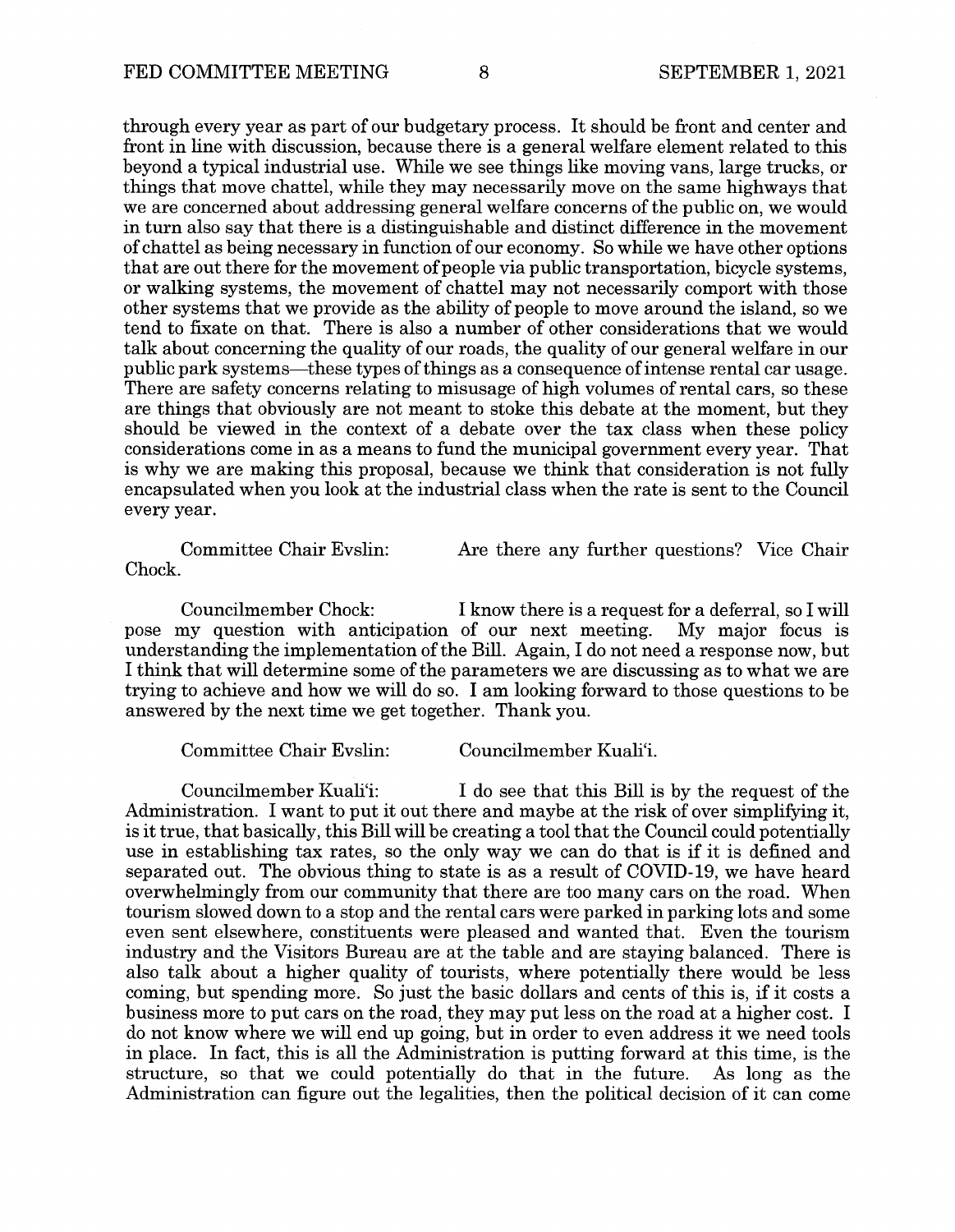later, but we just need to know what is possible. I think we all agree with the community and the tourism industry, that we want to move in a certain direction to make things better based on what we have learned, as a result of COVID-19. Is that what the Administration is doing for us at this time?

Mr. Dahilig: In response, yes, Councilmember Kuali'i, that is correct. We are trying to establish a tool where we know that a dialogue will be able to flush out these concerns and use the broad powers of taxation to address those concerns. Whether or not they are addressed in one way or the other, it is simply a platform to stoke debate and resolve it through action via the County's broad authority to tax real property. That is why we believe it is an enabling mechanism rather than something that is a fixed type of policy approach. It just allows for the policy to be debated and to float as a consequence of the County's power to tax.

Councilmember Kuali'i: Also, even further, with the broad powers of taxation and quite literally in many ways as a County and as a County policy board, we are limited in some of the things we can do and a lot of it goes back to the State and the State Legislature. But this tool potentially is not just about raising revenue, it could also be, for a lack of a better word, a disincentive. That is the obvious part of it when you are talking about supply and demand, price, and we will get there if that is what the political body decides, but we would not even be able to start, if we did not see the possibility of a mechanism.

Mr. Dahilig: We firmly believe that is part of the bundle of sticks in this particular measure. The ability to tax, to shape and curb usage, or action is something that has been time tested going back to Hammurabi's law, so this is something that we believe is a tool that the Council should be able to use and it is not simply just about revenue, it is also about placing different uses within the context of its value, utility, and its impacts on the general welfare of Kaua'i's people.

| Councilmember Kuali'i: | Thank you. |
|------------------------|------------|
|                        |            |

Committee Chair Evslin: Councilmember Carvalho.

Councilmember Carvalho: Mike, I wanted to touch a little bit on "discouraged" versus encouraged, to encourage rental cars at a lesser volume and shift towards the thinking of more shuttles and shuttle services that we have talked about before. For example, park in Princeville and the only way to get down to Hanalei is via shuttle, so less cars going to certain parts of our island, which is more of a management type of thing. Is that still part of the discussion overall, as we continue to find balance in this discussion?

Mr. Dahilig: Ultimately, Councilmember Carvalho, these tools of good traffic planning that you have described are well set tenets in our general plan that was passed a couple of years ago. We firmly believe that implementation of that does depend on the ability to raise revenue. Now, whether the Council in its appropriation powers sees it fit to prioritize more of that type of activity, because of the balanced budget requirements, raising revenue or cutting costs in certain places has to be on the table. We are not suggesting that this particular measure is meant to create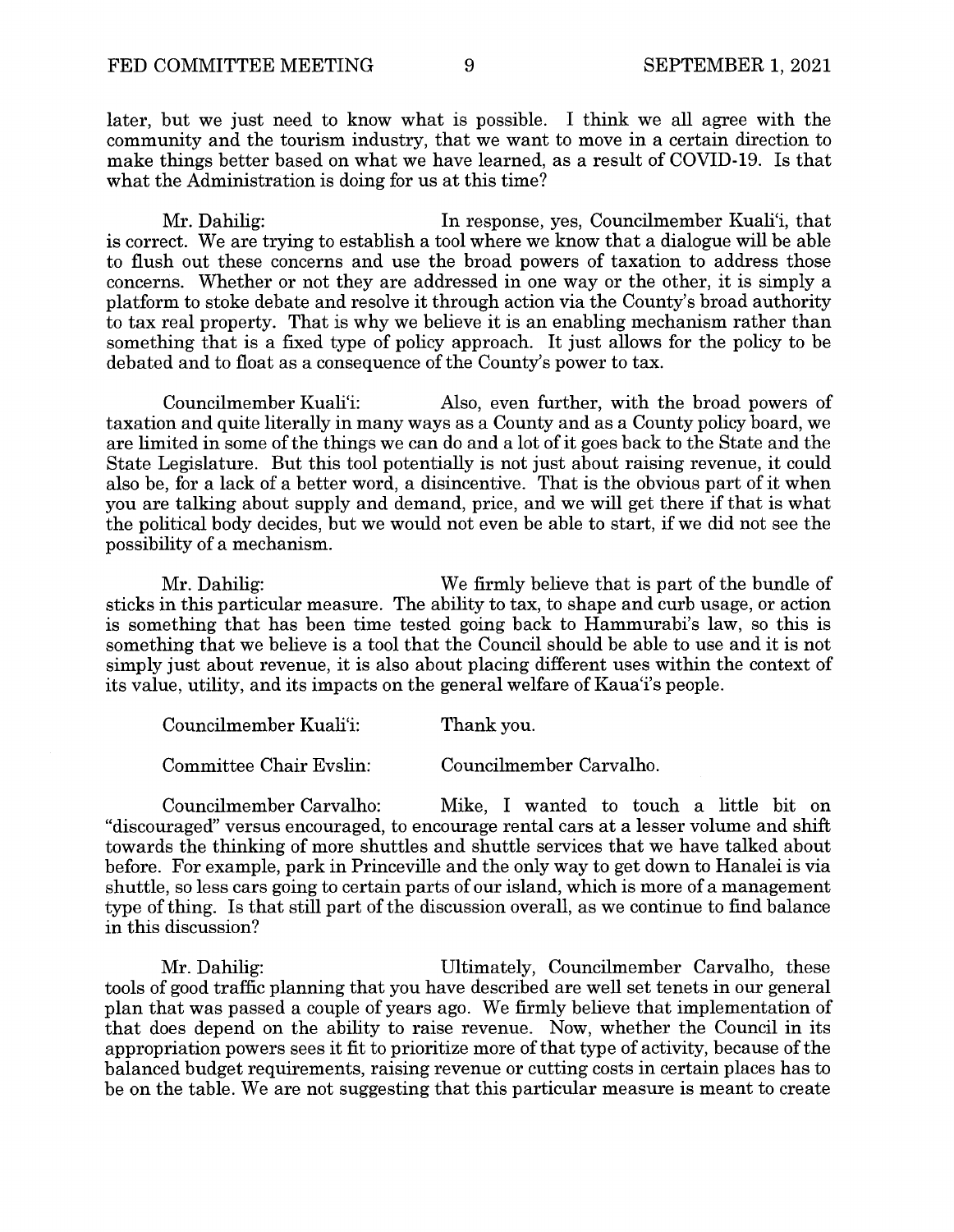special funds or create some type of revenue stream for a specific purpose. We are simply saying that this should be used as a tool for both of those items, either for revenue generation or for looking at being able to encourage or discourage a type of community or public activity. Therefore it opens up possibilities in terms of what can be put on the table. From an Administration standpoint, we are not suggesting that a special fund or particular designation for any potential increase in revenue, should the tax rates reflect that, be designated for off-sets in what we see as general welfare issues related to Commercial Vehicular Rentals.

## Committee Chair Evslin: Councilmember Cowden.

Councilmember Cowden: Thank you. I am building on what Councilmember Carvalho just asked. When we look at the difference between discourage and incentivizing, is the County currently in any conversations with car rental companies to look at their solutions towards reducing the impact of car rentals on the road? Do we have any incentivizing dialogue underway?

Mr. Dahilig: We have not had any conversations concerning incentivizing, but I will say that at least via the same people who are communicating with you folks are on the table, we get those calls too, from people who are representing the large companies on-island. The impacts are clear and they are distinguishable. Whether it is within their toolkit to be able to take a look at rental cars as more of an impactful commodity that creates, via their usage, a problem on-island versus something that is beneficial where the utility of the rental cars contribute to the welfare on-island, we have not had those types of debates or conversations. What they do suggest is that the rental car companies are great for tourism on-island, so that seems to be a general mantra that we get that rental cars are great for tourists and great for the tourism industry. When we did have a number of folks come to the island without rental cars, our office received a large amount of complaints about it not being conducive for tourism activity because there was no rental cars on-island. So we need to look at it beyond what they can do, but also understanding that the secondary and tertiary impacts via the movement of tourists on-island using rental cars.

Councilmember Cowden: My business background that was significant for me for a couple of decades. When I look at the highest tax amount of twenty-three thousand seven hundred eighty-six dollars (\$23,786), so roughly twenty-four thousand dollars (\$24,000) for a year. Typically, my guess is and I would challenge these rental car companies to be able to give us some of their numbers. I would think that is less than one (1) day's revenue for them. So even if we doubled that on them, it is hardly a metaphoric speed bump for them in what they are doing and it is substantial if we were to double a tax rate. I am in agreement that we have too much rental car usage on the island-it overwhelms us. Ifwe can incentivize them to make their revenue in a better way with these satellite areas or doing it more in the afternoons, because if we work with them, I know in the past I have spoken with Enterprise and they were very willing to that. There might be ways where they could be positive for us in alignment with our ETIP grant as opposed to what might work out to maybe twenty cents (\$0.20) a day, or a quarter (\$0.25) or less a day, per rental car company, for those cars going out. I do not think it is going to make any difference. The one hundred sixty-two thousand dollars (\$162,000) that we would gain if we doubled the amount-it is just a gesture, it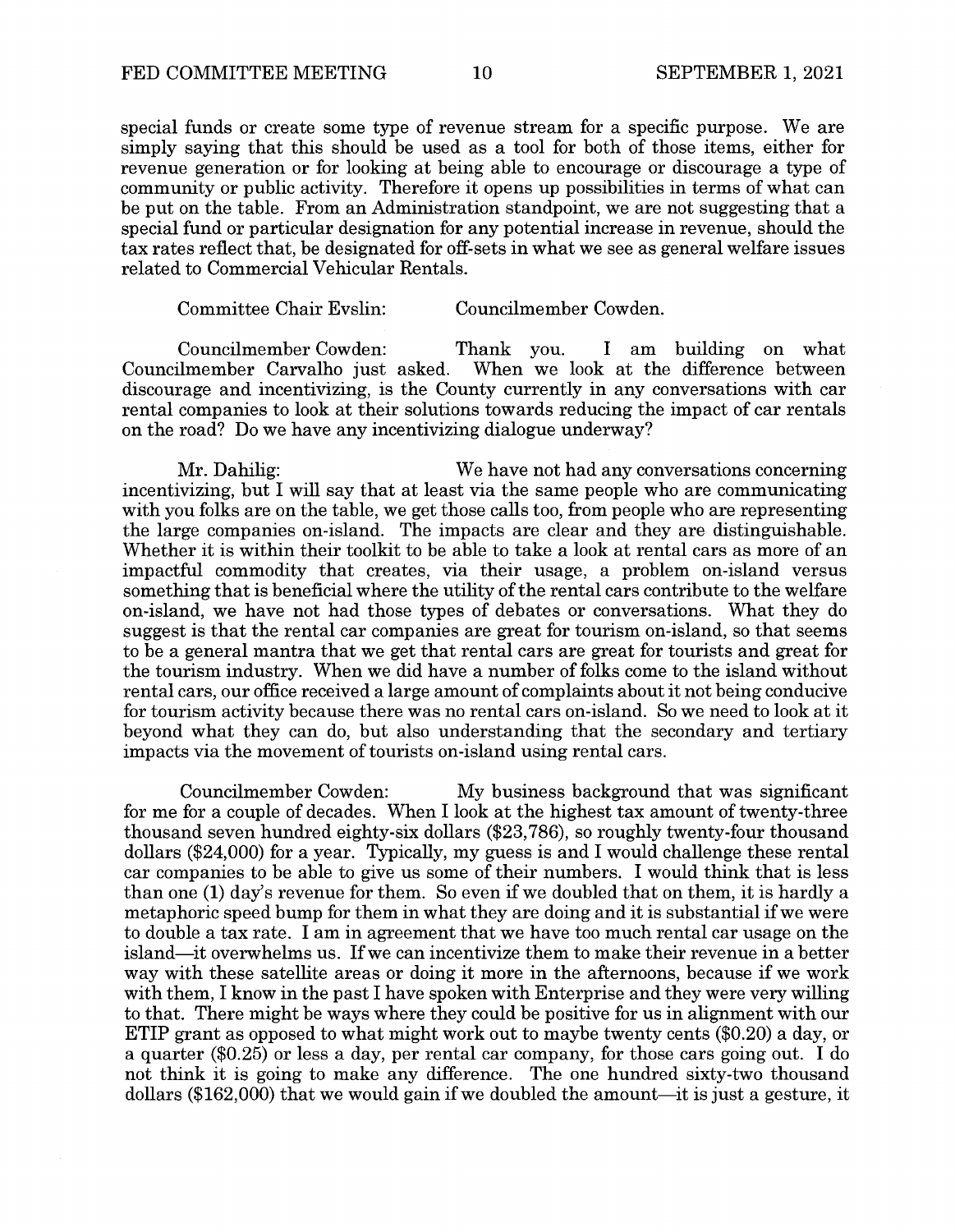shows us having an intent to control the impacts, but I do not think it will control the impact. I would like to challenge them to come up with how they can have a model that is going to suit our real need, which is less rental cars on the road, because I am sure they can take a doubling of the cost and it still not make a difference—that is my concern. I would like to put that into the mindset of anyone listening, certainly the Department of Finance and the Administration, but also those most impacted, that we look at problem solving rather than adding a minimal amount when they are already getting an additional three dollars (\$3) a day on drivers.

Mr. Dahilig: We have been abstaining from looking at ability to pay for a pro rata type structure, simply because we do not have the authority to tax personal property. That is something that is very clear from our research on the measure and that is simply why we are looking at it from a utility of the property creating a usage and impact on-island. We certainly discourage discussions concerning whether or not something is pro rata or per personal property item, because we do not believe that is a legal analysis for us to move forward on it. I am certain that the County Attorney can delve into those items. The testimony that has been brought forward by the rental car companies are concerns that need to be heeded and that is why we are asking for this to be deferred, so we do this right. We put a proposal in front of you that is defensible, but we are not looking at this from an ability to pay standpoint. We do acknowledge that the ability to pay taxes is a necessary part of analyzing the cost of a usage and the consequential societal impact of that type of usage when a piece of property is used in that way. We think that the analysis or suggest that the analysis in structuring a rate, should this pass, be centered on those types of items rather than ability to pay on a conformed basis.

Councilmember Cowden: I apologize if I brought that into a framework that is not appropriate. I am just saying that real property tax is probably a negligible consideration in their business analysis and in how many cars they put on the road. So if we create a special class for less than twenty (20) properties, we are setting a precedent that we should think very carefully on, because if it not going to solve the problem of clogged roads that are unequivocally different from when we have visitors here versus not. We have had this example of seeing when we have these cars on the road versus not. Whether they are parked or they are in front of us, it is a huge difference. I think there is no question that there is an impact, but what we want to do is reduce the impact in the most effective way. Thank you so much for listening.

Committee Chair Evslin: Members, do you have any further questions for the Administration? I would like to take final discussion before we move to defer, because the motion to defer will end all discussion. I know we had a fair amount of discussion already in our questions. Members, is anything else you would like to add before we make a motion to defer? Councilmember Kuali'i.

There being no objections, the meeting was called back to order, and proceeded as follows:

Councilmember Kuali'i: I just wanted to put the thought out there that when we are talking about the tool, that is one thing, the future discussion that may be about how we use that tool, the sky is the limit. Councilmember Cowden had put out a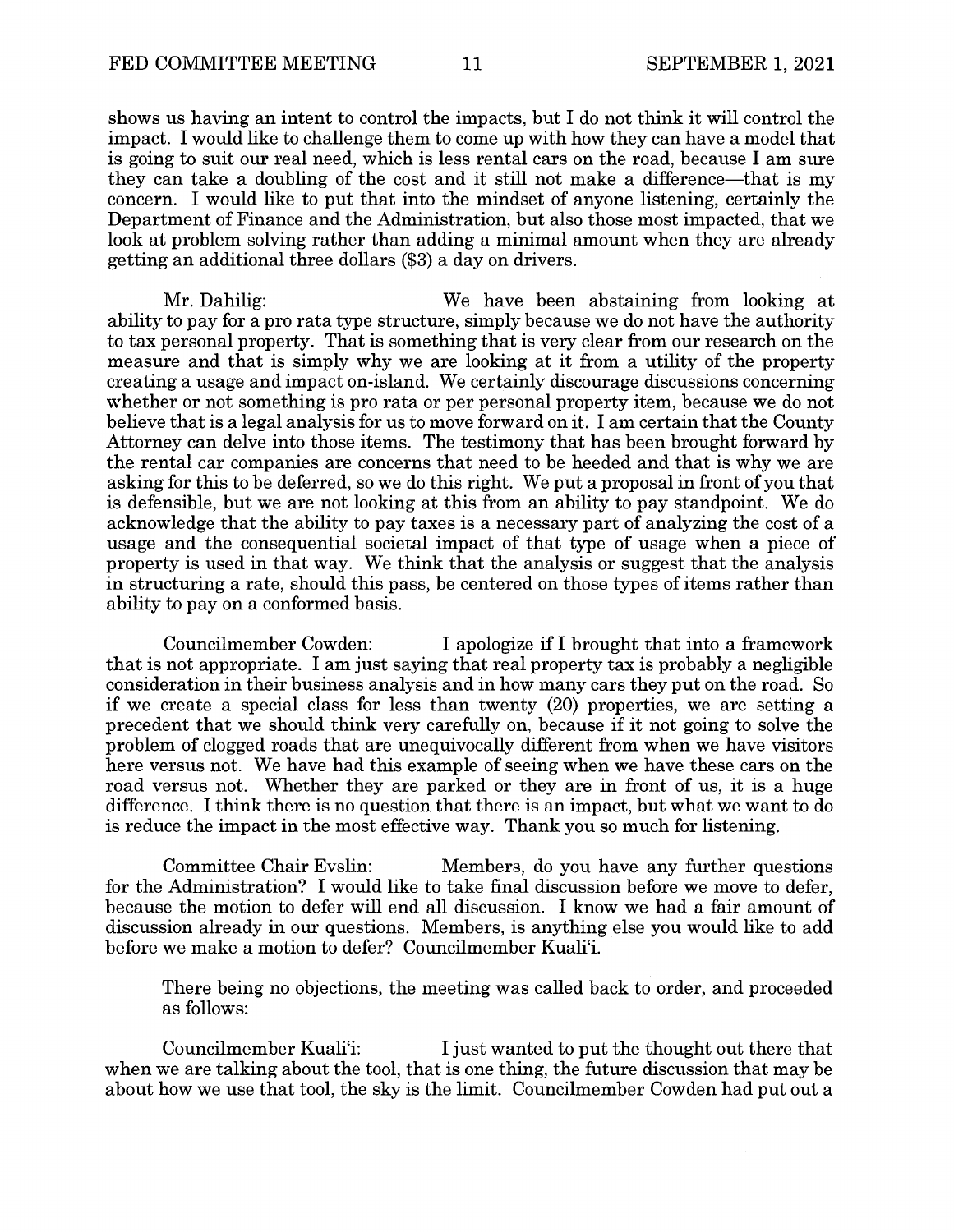number, but the reality is that number could much higher than that in order to be a tool that is effective at bringing down the amount of cars that are on the island. I do not think the tool should be dismissed based on a future political decision that has not been made yet, by a body of seven (7) people. Thank you.

Committee Chair Evslin: Vice Chair Chock.

Councilmember Chock: I want to echo and agree with that statement. I believe we need to start with the end in mind, as well. When my request about implementation was brought up, my hope, again, is that we can consider the bigger picture and the proposal and its impact in a way that this body can stand behind and feel confident in the direction that we might fall upon in the future. That is my request. Thank you.

Committee Chair Evslin: Is there any further discussion? I want to thank the Administration for the lengthy discussion. I learned what the word "chattel" means and the origin of Hammurabi's law, so I appreciate that, Mike. For me, this is pretty straightforward. I know we are going to have more discussion as we move forward and we had some discussion at first reading already, but we are over capacity for tourism. We feel that every single day when we are out on the street or at a beach park, it is trying in our Kaua'i tourism strategic plan, which clearly says we are over capacity for tourism that has hugely detrimental impacts on all of our lives, on congestion time, on our roadways, on resident satisfaction, on environmental impacts at the beach parks, and also on visitor satisfaction. When visitor satisfaction declines, visitor spending goes down-there is an entire host of negative impacts that comes from being over capacity for tourists. It is also clear that a rental car company on industrial zoned land will have vastly disproportionate impacts of any other type of industrial use. As the Administration has said that these impacts are islandwide and not confined to the property or the neighbors of that property. Lastly, we should be using taxation as a tool to both encourage and discourage various uses, which we do, like our homestead rate is a way to encourage homeownership and this type of rate would be a way to maybe discourage this type of use, but certainly, it should be a way to try and recover some of those disproportionate impacts from the industry. If the rule we are using for passing policies, whether it is going to solve the problem for every single policy, then we are never going to pass any policy, because  $\overline{I}$  do not think any single thing we deliberate here, whether it is housing policy, or the Transient Accommodation Tax (TAT), or charging visitors at beach parks, are not going to solve the problem. All of our policies are meant to make incremental progress towards a solution. We have limited tools here, we need to use what we can to try and get solutions, but no individual policy is going to solve the problem. Putting all of that together, this seems clear that this is the right direction. For all of us, we had a brief window of time over the last year where we saw what Kaua'i looks like with vastly less rental cars and we are not going to get there again, and I do not think anyone's goal is to get to that exact place again, but we can certainly do all we can here to make progress toward regaining balance in the industry and ensuring that they are paying their fair share. Does anyone have further discussion? Someone can make the motion to move to defer.

Councilmember Chock moved to defer Bill No. 2828, seconded by Councilmember DeCosta.